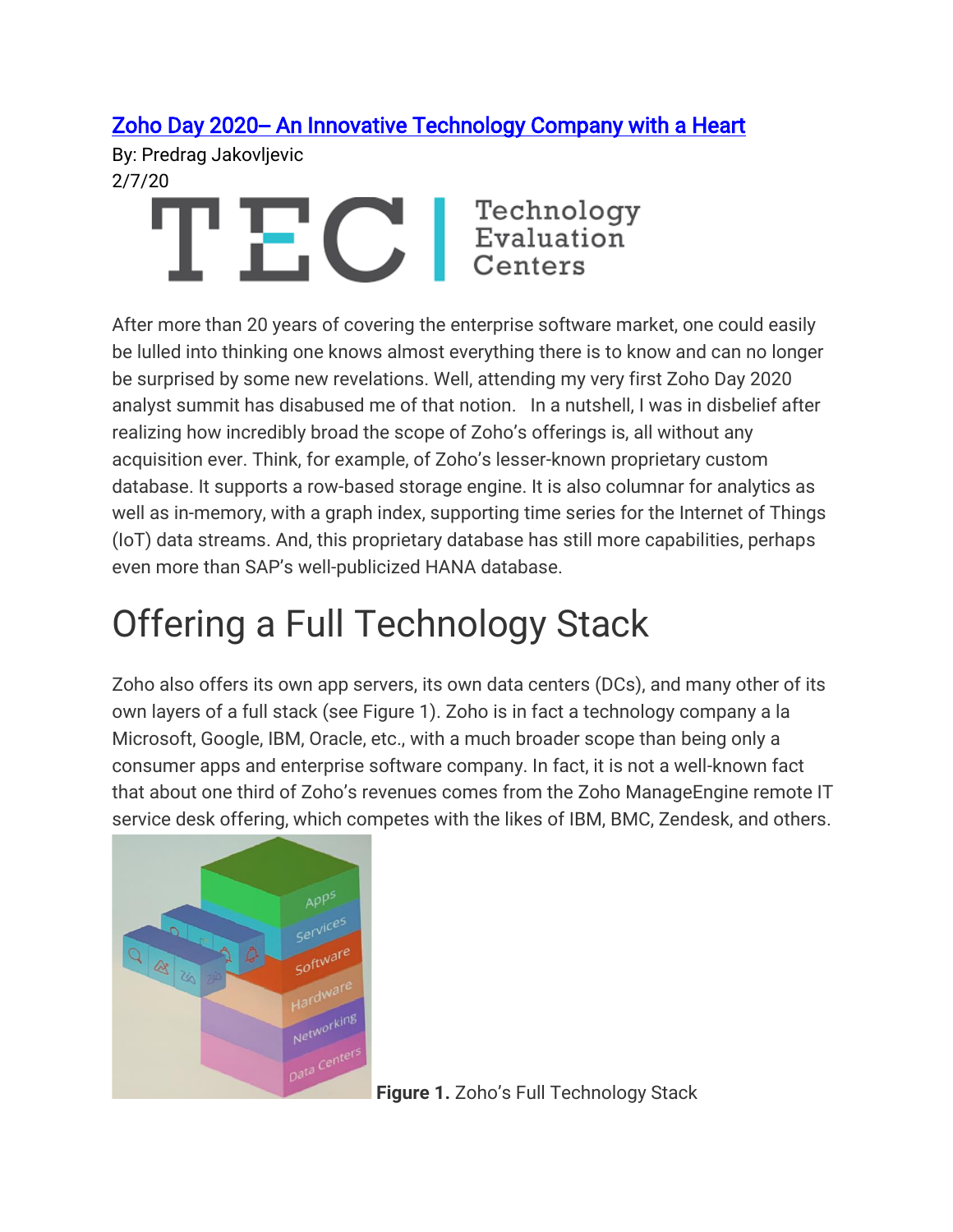Even the much larger (about 30 times larger) and much better known vendor Salesforce, with all of its hefty acquisitions like ExactTarget, Tableau, MuleSoft, and the most [recently acquired Evergage,](https://martechseries.com/mts-insights/staff-writers/evergage-jumps-salesforce-economy-bought-improve-hyper-personalization-sales/) does not cover natively what Zoho does when it comes to the Apps (or solutions) and cross-Apps Services (see Figure 1). For example, Zoho offers its own computer telephone integration (CTI) with a bridge to 80 telecom operators (used by 30,000 companies) in the Services layer.

When it comes to the Apps, Zoho Cliq is equivalent to Microsoft Teams, Slack, or Google Hangout, while Zoho Meetings competes with WebEx or Zoom. Moreover, Zoho Office competes with Microsoft Office or Google G Suite, and even includes electronic signatures, rendering DocuSign or Adobe Sign (former EchoSign) superfluous.

For its part, Zoho WorkDrive could replace Dropbox, Google Drive, or Box. Zoho Connect could do the same to Facebook Workplace, and Zoho Survey could replace Survey Monkey, Medallia, or SAP Qualtrics. Zoho Expenses can fill in for SAP Concur or Coupa, and Zoho Mail can replace Outlook or Gmail, Zoho Subscriptions competes effectively with Zuora or Recurly, and so on.

Also impressive is the aforementioned Zoho Services layer with a number of horizontal solutions that across multiple enterprise software solutions. For example, Zoho Analytics is business intelligence (BI) software equivalent to Tableau, Qliq, or Microsoft Power BI, while other services are messaging, single sign on (SSO), and enterprise search, which not only searches through Zoho's own Apps, but also through integrated third-party apps in Zoho Marketplace, an equivalent to Salesforce AppExchange.

## Built-in Artificial Intelligence

Zoho's artificial intelligence (AI) toolset is at least equivalent to Salesforce's muchpromoted Einstein or IBM's equally publicized Watson. Over the past 10 years, the company has been developing its own AI solutions without using any proprietary or open source third-party tools like TensorFlow.

Zoho thus has a number of available AI solutions that it embeds into its own customer relationship management (CRM), accounting, procurement, talent management, and other enterprise software apps (see Figure 2).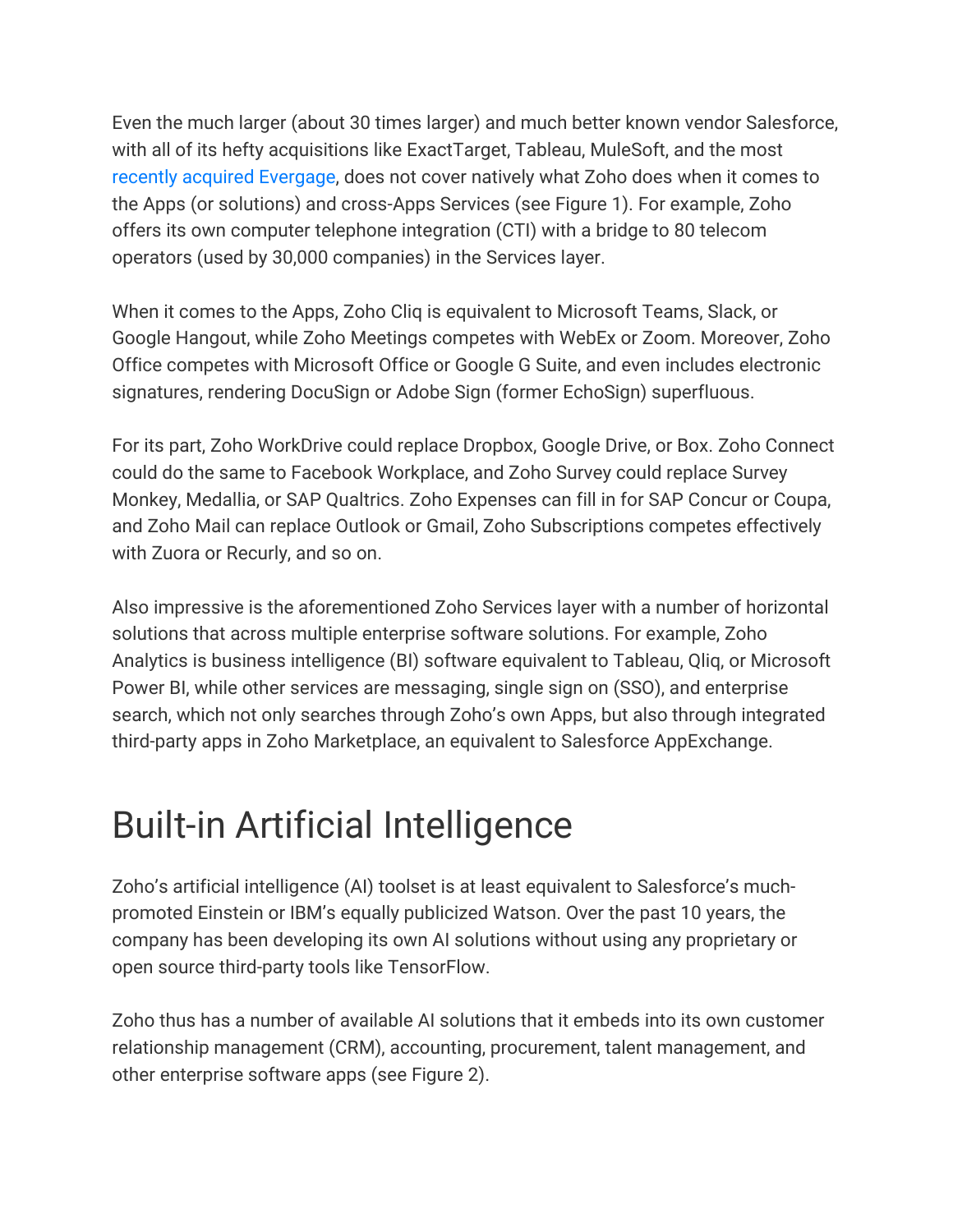

**Figure 2.** Zoho AI Solutions

As one example, Ask ZIA is an intelligent assistant (ZIA stands for "Zoho Intelligent Assistant") that uses natural language processing (NLP) to conduct queries and produce reports in Zoho Analytics (see Figure 3). In addition, [ZIA can learn over time](https://www.zoho.com/analytics/blog/zia-for-sales-analytics.html)  [and even glean some insights that users may not even know they needed](https://www.zoho.com/analytics/blog/zia-for-sales-analytics.html). "Ask ZIA," which uses the methods like fuzzy search, NLP, optical character recognition (OCR), object detection, proximity, and more, reportedly took six years of research and development (R&D).



**Figure 3.** Ask ZIA in Analytics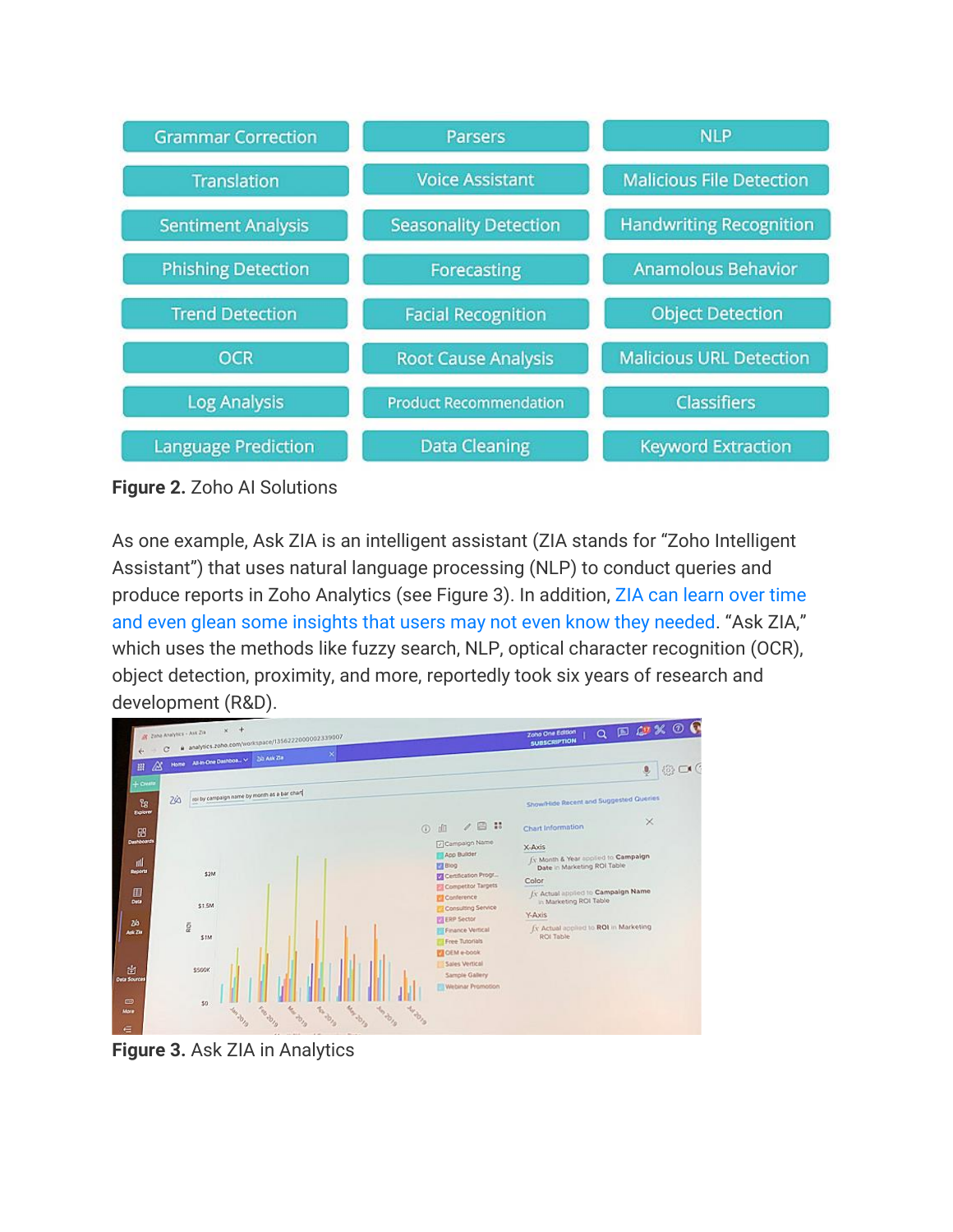Zoho already offers over 1,500 out-of-the-box reports and dashboards, even blended with the third-party apps in the aforementioned Zoho Marketplace. Indeed, while offering a treasure trove of its own solutions, Zoho is aware that customer choice is of utmost importance, and thus the vendor offers easy integration to other popular solutions in the market (see Figure 4).

As a matter of interest, a Zoho customer who presented at the event about his company's experience emphasized that Zoho's integration to Jira Desk was better than what Atlassian (Jira's parent company) offers between its own various solutions.



**Figure 4.** Zoho Openness

At the Summit, Zoho showed how its AI solution is managing the parking spots at a large corporate garage. There, Zoho uses its own object recognition, object detection, OCR, and other sophisticated deep learning tools to process the data streams from hundreds of cameras. The goal is to recommend the best available parking spots for the employees and visitors, as well as to identify bad drivers (e.g., driving in the wrong direction) and those with poor etiquette (e.g., parking crookedly and occupying two parking spots).

As another example of sophisticated AI use, Site24x7 offers outage predictions for its customers, using the aforementioned Zoho ManageEngine offering, bolstered with several AI methods such as forecasting, root cause analysis, anomaly detection,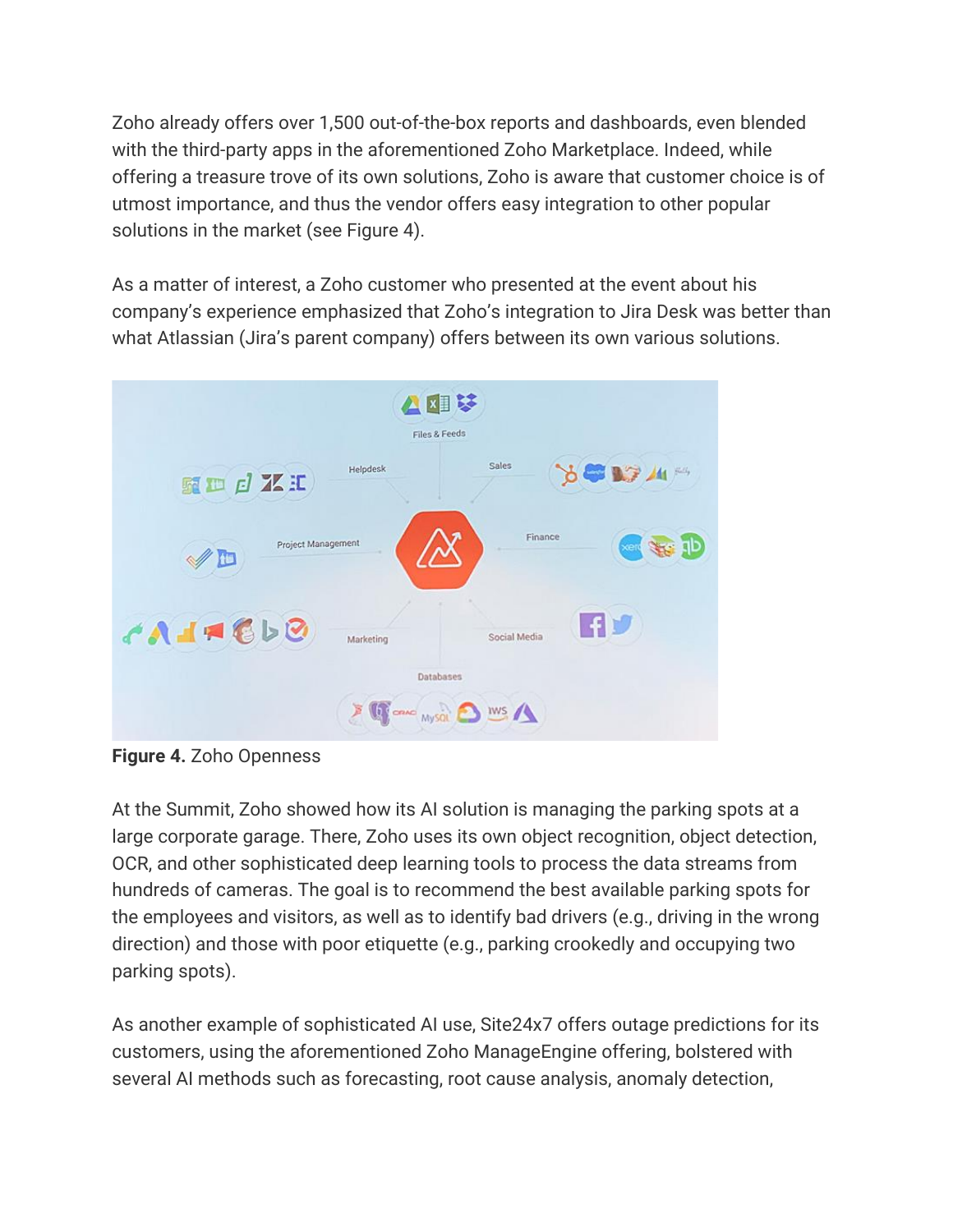incident framing, and more. The site will notify the right person in cases of high outage probability.

# Zoho Business Update

Another lesser-known fact is that Zoho has been around for 24 years, entirely bootstrapped (with no venture capital or private equity investment ever), and consistently profitable. The company claims to intentionally want to remain private and not be beholden to the investors' expectations and whims. It uses its own Zoho Suite of Apps to run its own global business. Zoho reports internally as if it were a public company, but is quite secretive about its revenues.

Still, given 8,000 employees worldwide, one could fairly easily estimate the company's revenues to be in the order of hundreds of millions in US dollars. Zoho is currently sold in 180 countries, offers more than 45 Apps, and has over 50 million users. About 6% of the freemium users get converted into the paying ones for the professional and richer editions. Zoho pledges to never spam its users with ads even if they are using the free apps.

Currently, Zoho has 12 offices in ten countries as well as ten of its own DCs (having added two data centers in Australia in 2019). If all goes well, in 2020, the plan is to open three DCs in the Middle East, and one in Canada in 2021.

In his presentation, Sridhar Vembu, Zoho's founder and CEO, said that the company tends to build solar panel farms to power its DCs, and that it also invests in network monitoring tools as well as in Zoho acceleration network (ZAN) solutions for faster uploads/downloads, conferencing, etc. Vembu, an admitted lover of nature and country side (see Figure 5), is also trying to promote employment in India's underdeveloped rural areas, so as to gentrify them as well as to promote healthy living and families growing their own vegetables on the available arable land. He said that, in its Chennai HQ Zoho, observed a 10% turnover and departure rate, whereas the rate is only 2% amongst those who decide to go to the countryside,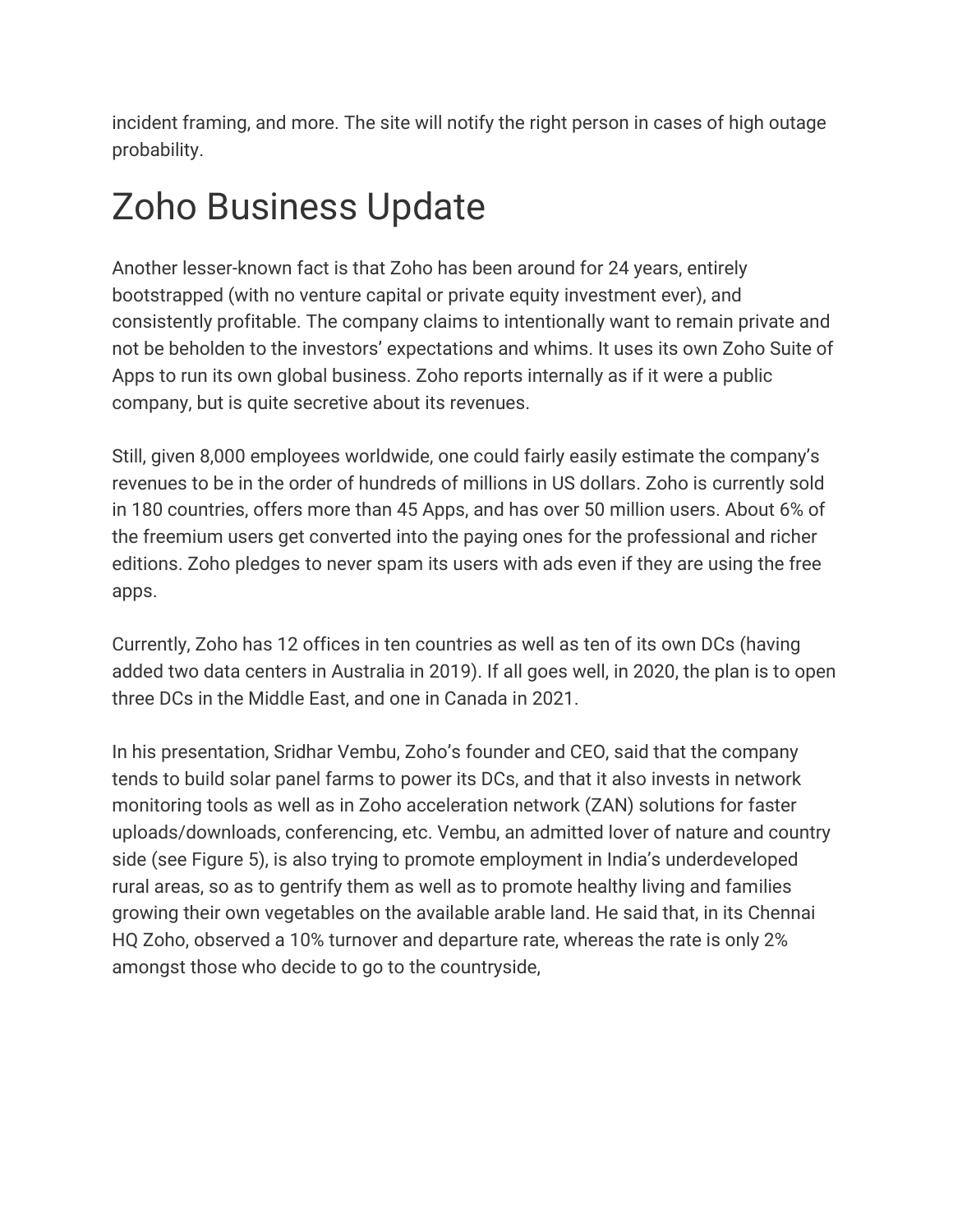

#### **Figure 5.** Zoho's CEO Sridhar Vembu at Zoho Day 2020

The vendor is organizing ever more local Zoholics user conferences (33 conferences in 27 countries in 2019), along with a bevy of community meetups in a number of larger global cities (536 such gatherings in 2019). China, Russia, Ukraine, the Balkans, and North Africa seem to still not be covered, but elsewhere in the world Zoho is quite well represented (see Figure 6).

Without revealing total revenue figures, Zoho reports a healthy growth of over 30% compound annual growth rate (CAGR) in the last 5 years. This growth is almost equitable in all regions and in all of the product lines/groups: IT helpdesk, HR/payroll, productivity & collaboration tools, accounting, marketing, customer experience (CX), etc. Over half of the revenues come from the Americas, and the US market share keeps going down percentage-wise (though not in absolute figures), due to the growth in new regions.



**Figure 6.** Zoho's planned expansion in 2020

The most new customers still come via inexpensive inbound sales (similar to HubSpot's business model), but now about one third of revenues come from the channel partners. The customer churn has reportedly recently dropped to only about 2%, while the customer lifetime value is about 3 years. That is the case because Zoho is able to monitor the actual usage of its solutions and figure out the problem areas and incentives to offer for customers to remain loyal.

Not surprisingly, in the last 18 months or so, Zoho has managed to reach about 6%